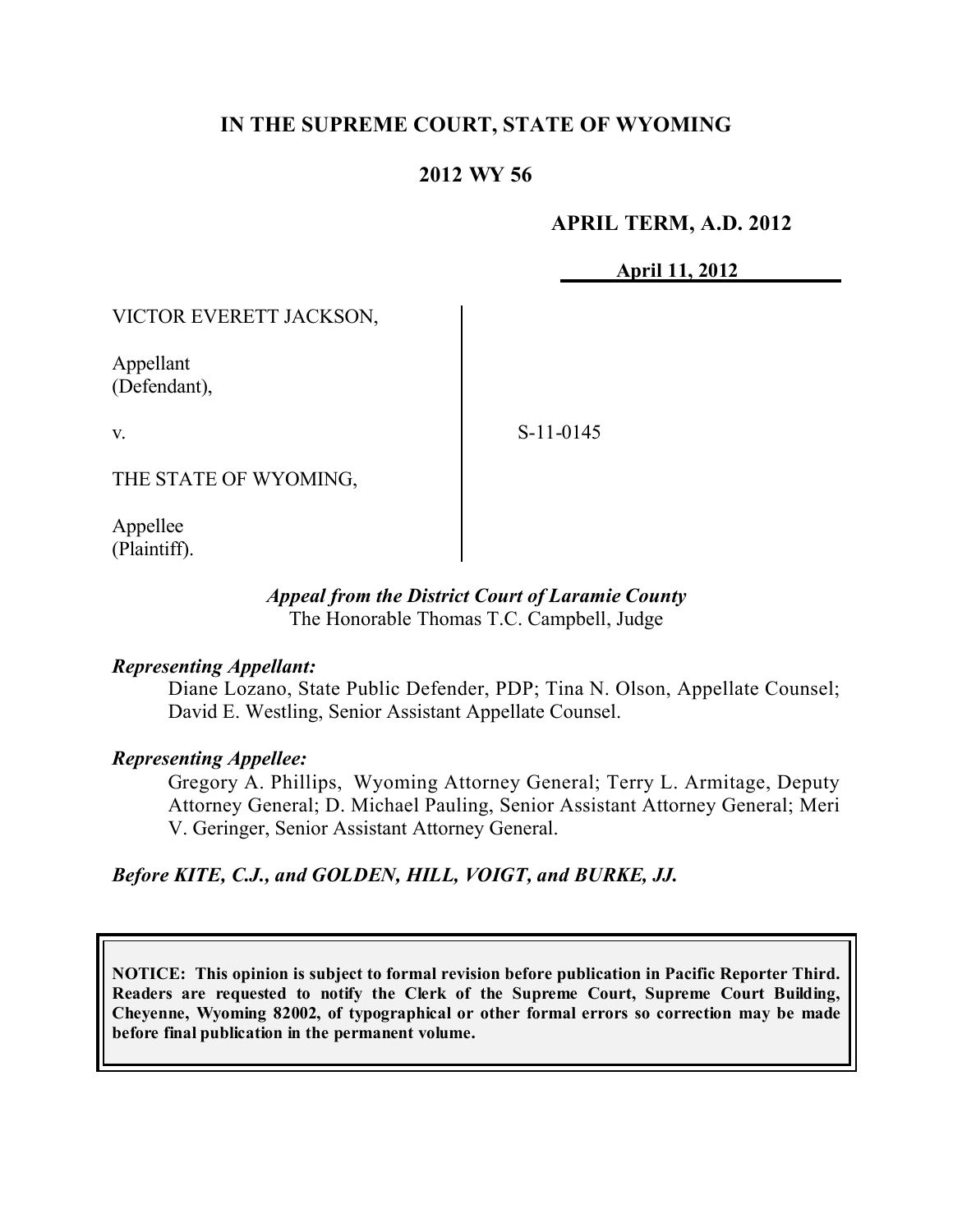### **KITE, Chief Justice.**

[¶1] Victor Everett Jackson pled guilty to one count of third degree sexual assault in exchange for the State's agreement to request probation under Wyo. Stat. Ann. § 7-13- 301 (LexisNexis 2009). The district court placed him on supervised probation for five years. Six months later, the State filed a petition to revoke his probation but proceedings on the petition were delayed. A year later, Mr. Jackson filed a motion to withdraw his guilty plea asserting that the victim of the assault had identified someone else as the perpetrator. The district court denied the motion and entered an order revoking probation. The district court entered judgment and imposed a sentence of four to five years. Mr. Jackson appealed, claiming the district court abused its discretion in denying his motion to withdraw his guilty plea. We affirm.

### **ISSUE**

[¶2] Mr. Jackson claims the district court abused its discretion and violated his right to due process when it denied his motion to withdraw his guilty plea. The State responds that the district court properly exercised its discretion when it denied the motion.

## **FACTS**

[¶3] Mr. Jackson was arrested in July of 2007 on two counts of third degree sexual assault in violation of Wyo. Stat. Ann.  $\frac{6}{2}$ -303(a)(v) (LexisNexis 2005) and  $\frac{6}{2}$ -2-304(a)(iii) (LexisNexis 2003). The affidavit of probable cause alleged that, two years earlier, when Mr. Jackson was sixteen years old, he had sexual contact with a five year old girl. At his arraignment, Mr. Jackson pled not guilty to the charges. He subsequently filed a motion to transfer the case to juvenile court. After a hearing, the district court denied the motion to transfer.

[¶4] The parties reached a plea agreement pursuant to which Mr. Jackson agreed to plead guilty to one count of third degree sexual assault and the State agreed to dismiss the second count and recommend disposition of the case under  $\S$  7-13-301.<sup>1</sup> The district

**§ 7-13-301. Placing person found guilty, but not convicted, on probation.**

  $<sup>1</sup>$  The statute provides in relevant part:</sup>

<sup>(</sup>a) If a person who has not previously been convicted of any felony is charged with or is found guilty of or pleads guilty or no contest to . . . any felony except murder, sexual assault in the first or second degree, aggravated assault and battery or arson in the first or second degree, the court may, with the consent of the defendant and the state and without entering a judgment of guilt or conviction, defer further proceedings and place the person on probation for a term not to exceed five (5) years upon terms and conditions set by the court. . . .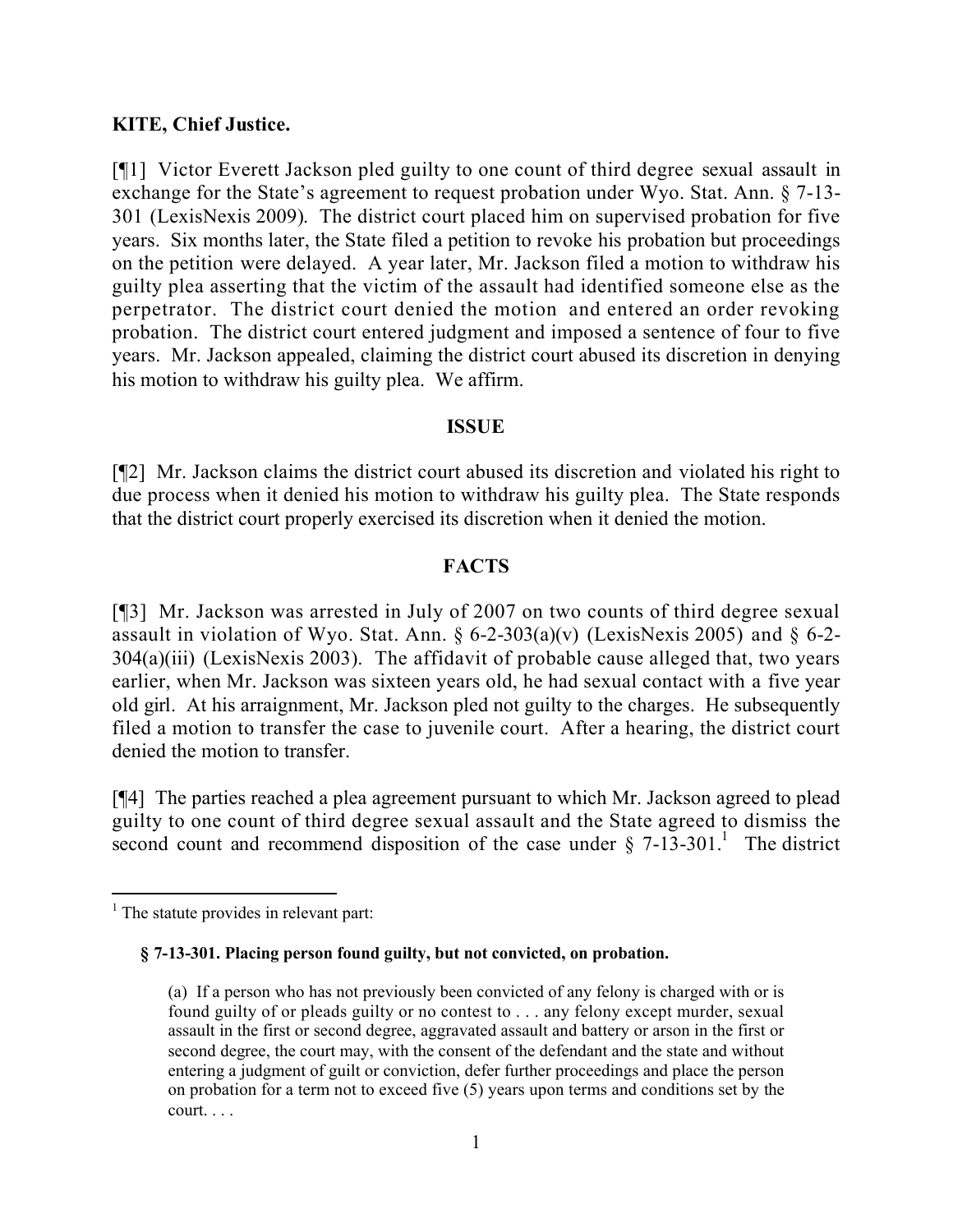court convened a hearing at which time Mr. Jackson entered a plea of guilty to one count of third degree sexual assault. The district court asked who would present the factual basis for the plea and the prosecutor stated that he would. He then recited the evidence the State intended to present at trial. The court asked defense counsel if he was satisfied the evidence would be as stated by the prosecutor; defense counsel stated that he was. Several months later, the district court entered a judgment and sentence placing Mr. Jackson on probation for five years pursuant to § 7-13-301.

[¶5] Six months later, the State filed a petition for revocation of probation asserting that Mr. Jackson had violated the terms of his probation in several ways. For various reasons, no proceedings occurred with respect to the petition and, a year later, Mr. Jackson filed a motion to withdraw his guilty plea. He alleged the victim had recanted her statement that he assaulted her and named another individual as the assailant. He attached to his motion a three page statement written by the victim in 2010, three years after the assault, in which she asserted she was coerced into naming Mr. Jackson as the assailant when in fact someone else had assaulted her. He asserted this was new evidence that he could not have discovered earlier. After a hearing, the district court denied the motion, finding that the evidence was not newly discovered, but was known to Mr. Jackson at the time his conviction was deferred and he was placed on probation because a similar statement made by the victim's mother was contained in the pre-sentence investigation report (PSI) which he had received prior to the deferral. Subsequently, the district court revoked Mr. Jackson's probation and imposed a sentence of four to five years with a recommendation for boot camp. Mr. Jackson appealed.

#### **STANDARD OF REVIEW**

[¶6] We review a district court's decision to deny a motion to withdraw a guilty plea for an abuse of discretion. *Winsted v. State*, 2010 WY 139, ¶ 6, 241 P.3d 497, 499 (Wyo. 2010). In determining whether there has been an abuse of discretion, we focus on the

 $\overline{a}$ 

<sup>(</sup>b) If the court finds the person has fulfilled the terms of probation and that his rehabilitation has been attained to the satisfaction of the court, the court may at the end of five (5) years, or at any time after the expiration of one (1) year from the date of the original probation, discharge the person and dismiss the proceedings against him. (c) If the defendant violates a term or condition of probation at any time before final

discharge, the court may:

<sup>(</sup>i) Enter an adjudication of guilt and conviction and proceed to impose sentence upon the defendant if he previously pled guilty to or was found guilty of the original charge for which probation was granted under this section; or

<sup>(</sup>ii) Order that the trial of the original charge proceed if the defendant has not previously pled or been found guilty.

<sup>(</sup>d) Discharge and dismissal under this section shall be without adjudication of guilt and is not a conviction for any purpose.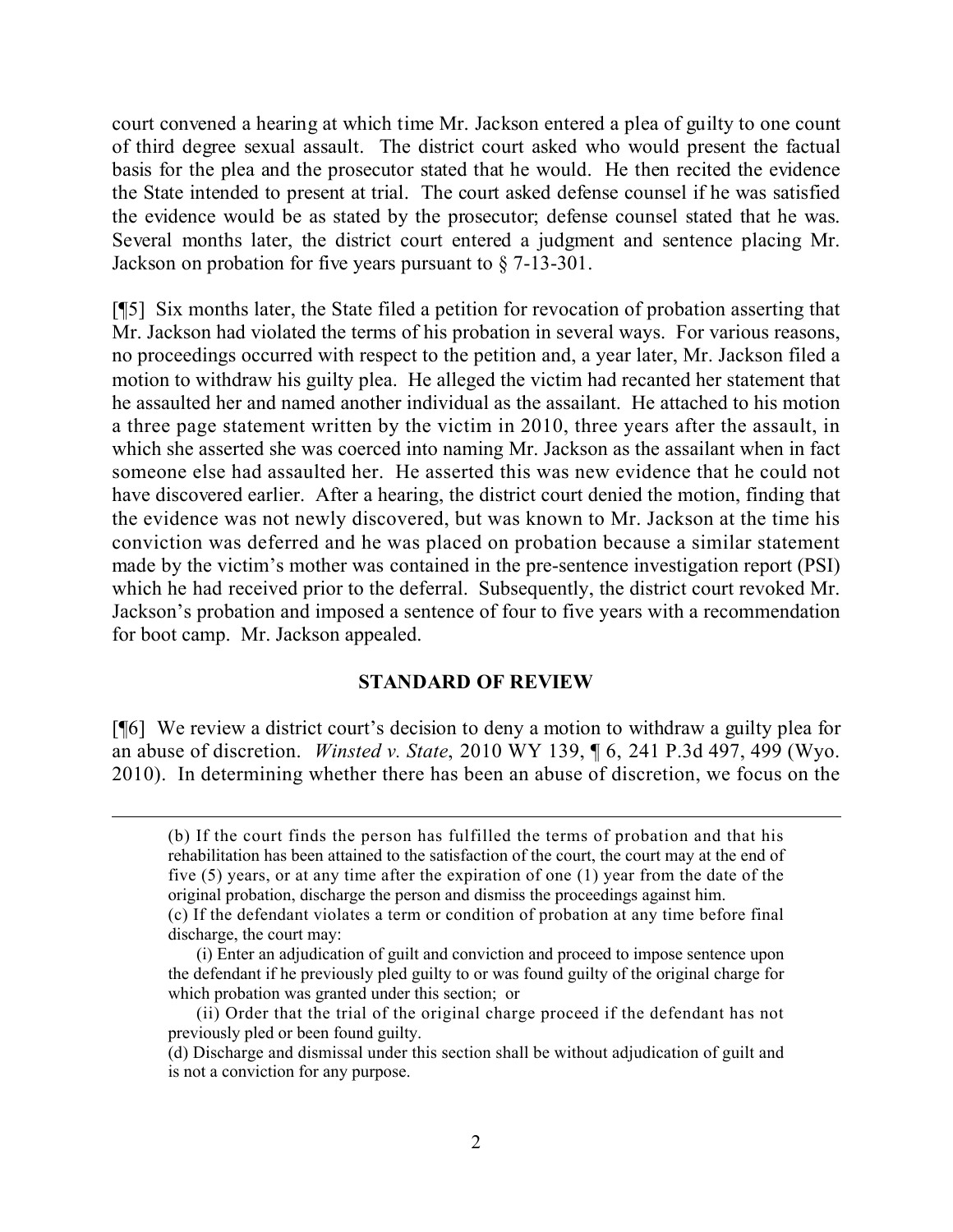"reasonableness of the choice made by the trial court." *Id*., quoting *Vaughn v. State*, 962 P.2d 149, 151 (Wyo. 1998). If the trial court could reasonably conclude as it did and the ruling is one based on sound judgment with regard to what is right under the circumstances, it will not be disturbed absent a showing that some facet of the ruling is arbitrary or capricious. *Id*.

#### **DISCUSSION**

[¶7] In asserting error in the denial of his motion to withdraw his guilty plea, Mr. Jackson argues first that the requirements of W.R.Cr.P. 11 were not satisfied before he entered his initial plea at the arraignment or later when he changed his plea to guilty.<sup>2</sup> Rule 11 provides in relevant part:

> (b) *Advice to defendant*. – . . . *before accepting a plea of guilty* . . . *to a felony* . . . *the court must address the defendant personally in open* court and, unless the defendant has been previously advised by the court on the record and in the presence of counsel, inform the defendant of, *and determine that the defendant understands, the following:*

> (1) The nature of the charge to which the plea is offered, the mandatory minimum penalty provided by law, if any, and the maximum possible penalty provided by law and other sanctions which could attend a conviction . . . .

> (2) The defendant has the right to be represented by an attorney at every stage of the proceeding and, if necessary, one will be appointed to represent the defendant;

. . . .

 $\overline{a}$ 

(3) The defendant has the right to plead not guilty or to persist in that plea if it has already been made, the right to be tried by a jury and at that trial the right to the assistance of counsel, the right to confront and cross-examine adverse witnesses, the right to court process to obtain the testimony of other witnesses, and the right against compelled selfincrimination;

(4) If a plea of guilty . . . is accepted by the court there will not be a further trial of any kind, so that by pleading guilty . . . the defendant waives the right to a trial; and

(5) *If the court intends to question the defendant under oath*, on the record, and in the presence of counsel, *about the* 

<sup>2</sup> Mr. Jackson did not present his Rule 11 argument in district court. In *Murphy v. State*, 592 P.2d 1159, 1163 (Wyo. 1979), the defendant also did not present his Rule 11 argument in the district court before presenting it in his appeal. As we did in *Murphy*, we proceed to review the Rule 11 argument in the context of the motion to withdraw the guilty plea.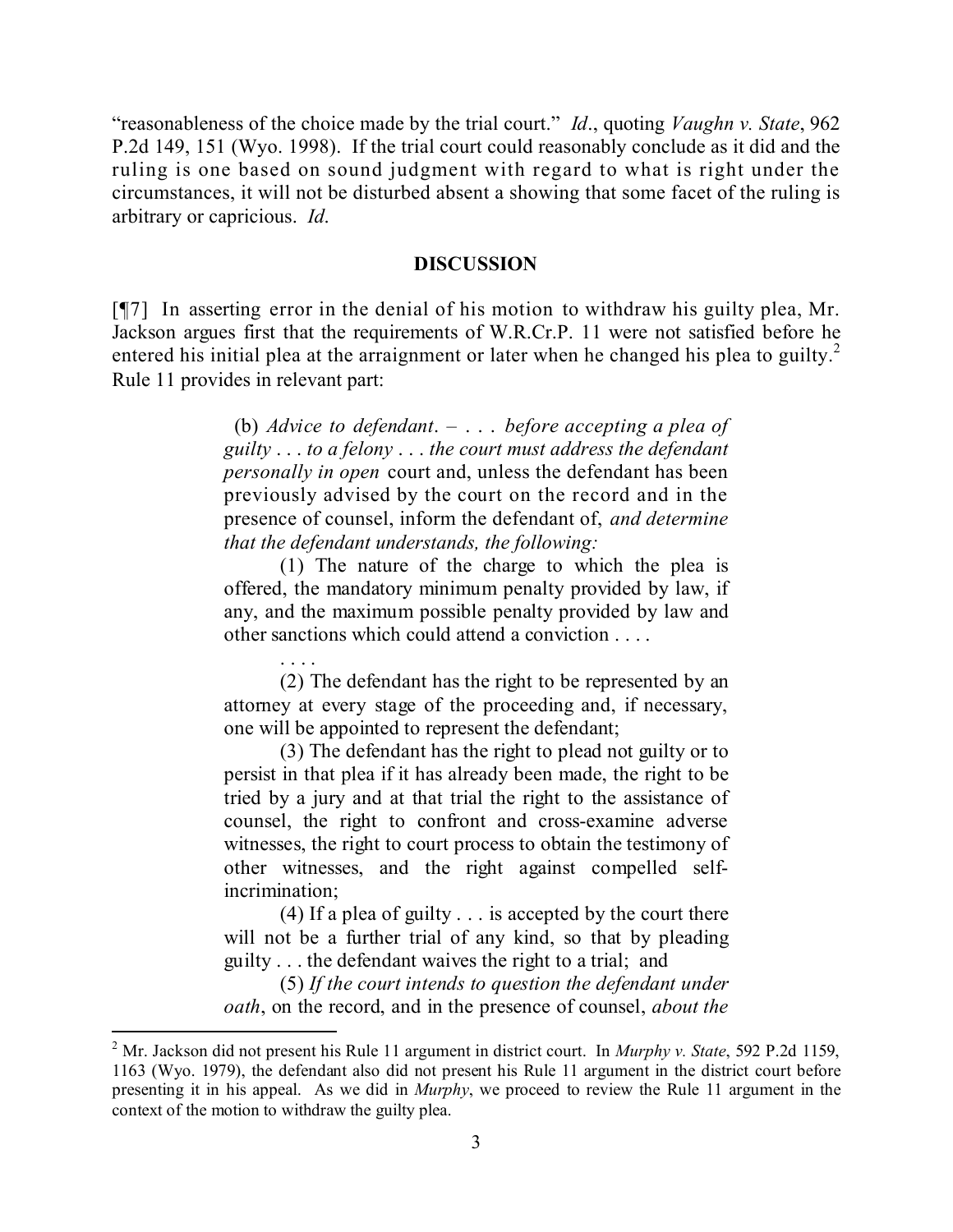*offense to which the defendant has pleaded guilty, that the defendant's answers may later be used against the defendant in a prosecution for perjury or false statement*.

. . . . (d) *Insuring that plea is voluntary*. – *The court shall not accept a plea of guilty* or nolo contendere *without first, by addressing the defendant personally in open court, determining that the plea is voluntary and not the result of force or threats or of promises apart from a plea agreement. The court shall also inquire as to whether the defendant's willingness to plead guilty* or nolo contendere *results from prior discussions between the attorney for the state and the defendant or the defendant's attorney.*

. . . . (f) *Determining accuracy of plea*. – *Notwithstanding the acceptance of a plea of guilty, the court should not enter a judgment upon such plea without making such inquiry as shall satisfy it that there is a factual basis for the plea.*

(h) *Harmless error*. – Any variance from the procedures required by this rule which does not affect substantial rights shall be disregarded.

(Emphasis added.)

. . . .

[¶8] Mr. Jackson contends these requirements were not met at his arraignment because the court asked him only whether he had received a copy of the information, whether he was fully aware of the allegations contained in it and how he intended to plead to the charges. By its express language, the requirements of Rule 11(b) apply before a court accepts a guilty plea. At his arraignment, Mr. Jackson pleaded not guilty; therefore, Rule 11 did not apply. W.R.Cr.P. 10, which governs arraignments, provides:

> Arraignments shall be conducted in open court and shall consist of reading the . . . information . . . to the defendant or stating to the defendant the substance of the charge and calling on the defendant to plead thereto. The defendant shall be given a copy of the . . . information . . . before being called upon to plead.

In Mr. Jackson's case, defense counsel waived the reading of the information. In response to the court's questions, Mr. Jackson stated that he had been served with a copy of the information, was fully aware of the allegations against him and was pleading not guilty. This satisfied the requirements of Rule 10.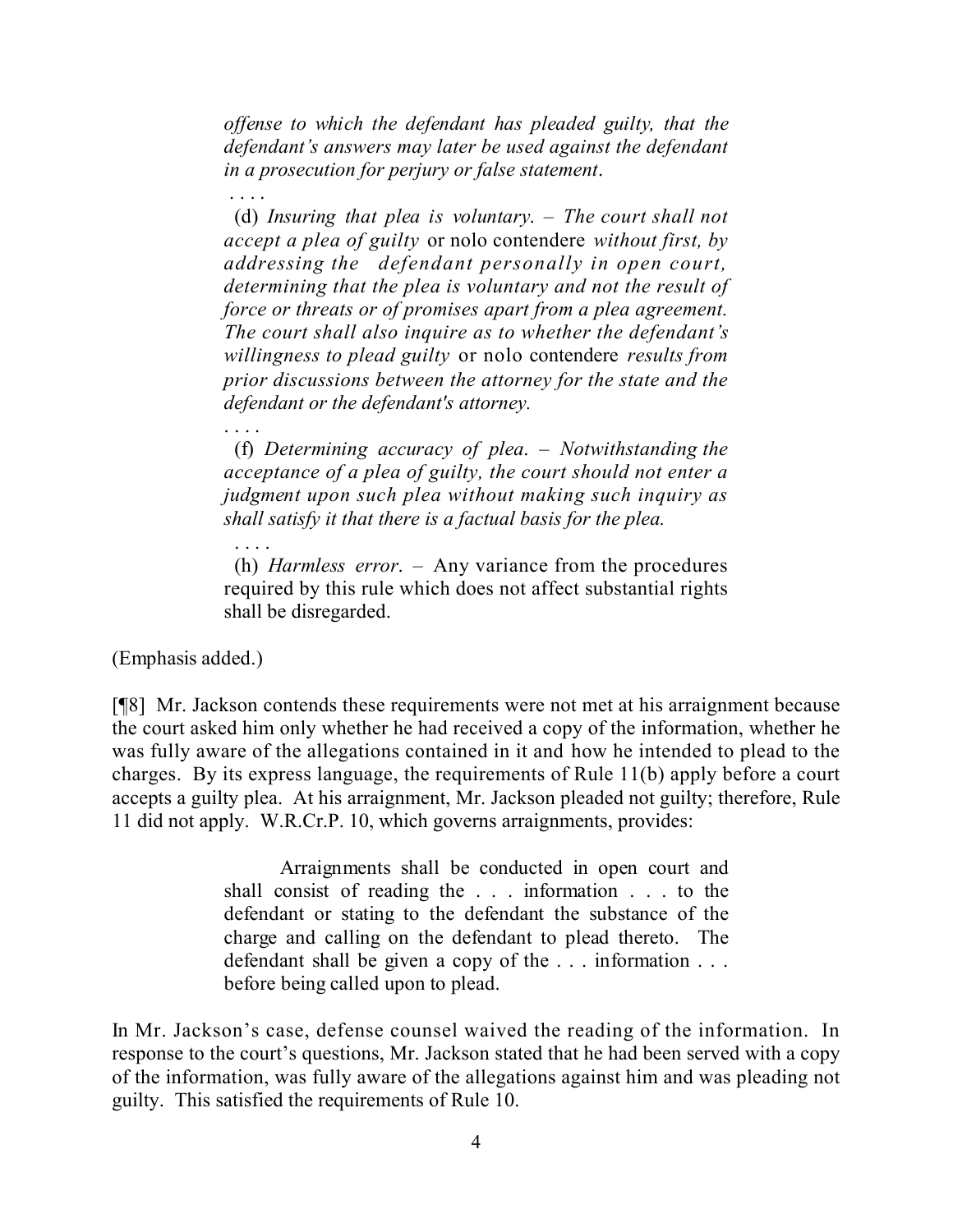[¶9] Turning to the change of plea hearing, Mr. Jackson asserts the court did not advise him before he entered a guilty plea that any admissions he made could be used against him in later proceedings, but then, in considering his motion to withdraw his guilty plea, used the plea itself against him in denying his motion. Mr. Jackson also maintains Rule 11(b)(5) contemplates that statements by a defendant will be made under oath, which did not occur, and the factual basis for his plea was insufficient under Rule 11(f) because he did not testify and no evidence was presented. Given these omissions, he contends it is not clear that his plea was voluntary and knowingly entered as Rule 11(d) is intended to insure.

[ $[$ [10] As reflected in paragraph 7 above, Rule 11(b)(5) requires the district court to inform the defendant and determine that he understands that *if* the court questions him under oath about the offense to which he has pleaded guilty, his answers may later be used against him in a prosecution for perjury or false statement. The district court did not question Mr. Jackson under oath about the offense and there were no answers to use against him in any later perjury prosecution. The district court did not abuse its discretion or violate Rule 11 when it did not advise Mr. Jackson in accordance with Rule 11(b)(5). Likewise, the court did not violate the rule by failing to question Mr. Jackson under oath. The use of the word "if" at the beginning of subsection  $(b)(5)$  reflects that a district court has the discretion to question, or not to question, a defendant under oath about the offense. Finally, Rule 11 does not require that the factual basis for a plea must be provided by testimony or the presentation of evidence. "Rule 11(f) merely requires the court to satisfy itself that a factual basis exists for the guilty plea before accepting the plea." *Jones v. State*, 2009 WY 33, ¶ 20, 203 P.3d 1091, 1096 (Wyo. 2009), quoting *Maes v. State*, 2005 WY 70, ¶ 10, 114 P.3d 708, 710-11 (Wyo. 2005).

[¶11] In the present case, the district court read the allegations contained in the information and asked Mr. Jackson, "How do you plead to that charge?" Mr. Jackson responded, "Guilty[.]" Then the following exchange occurred:

> THE COURT: Who will make the factual basis? [PROSECUTION]: I will, Your Honor.

THE COURT: State's evidence, then, ... would be what?

[PROSECUTION]: State's evidence will be that during the summer of 2005, at [address], . . . the defendant Victor Jackson . . . did subject the victim . . . to sexual contact by touching his genitalia to her genitalia on at least one occasion while they were both undressed.

THE COURT: And her date of birth would be ... . 2000?

[DEFENSE COUNSEL]: That is correct.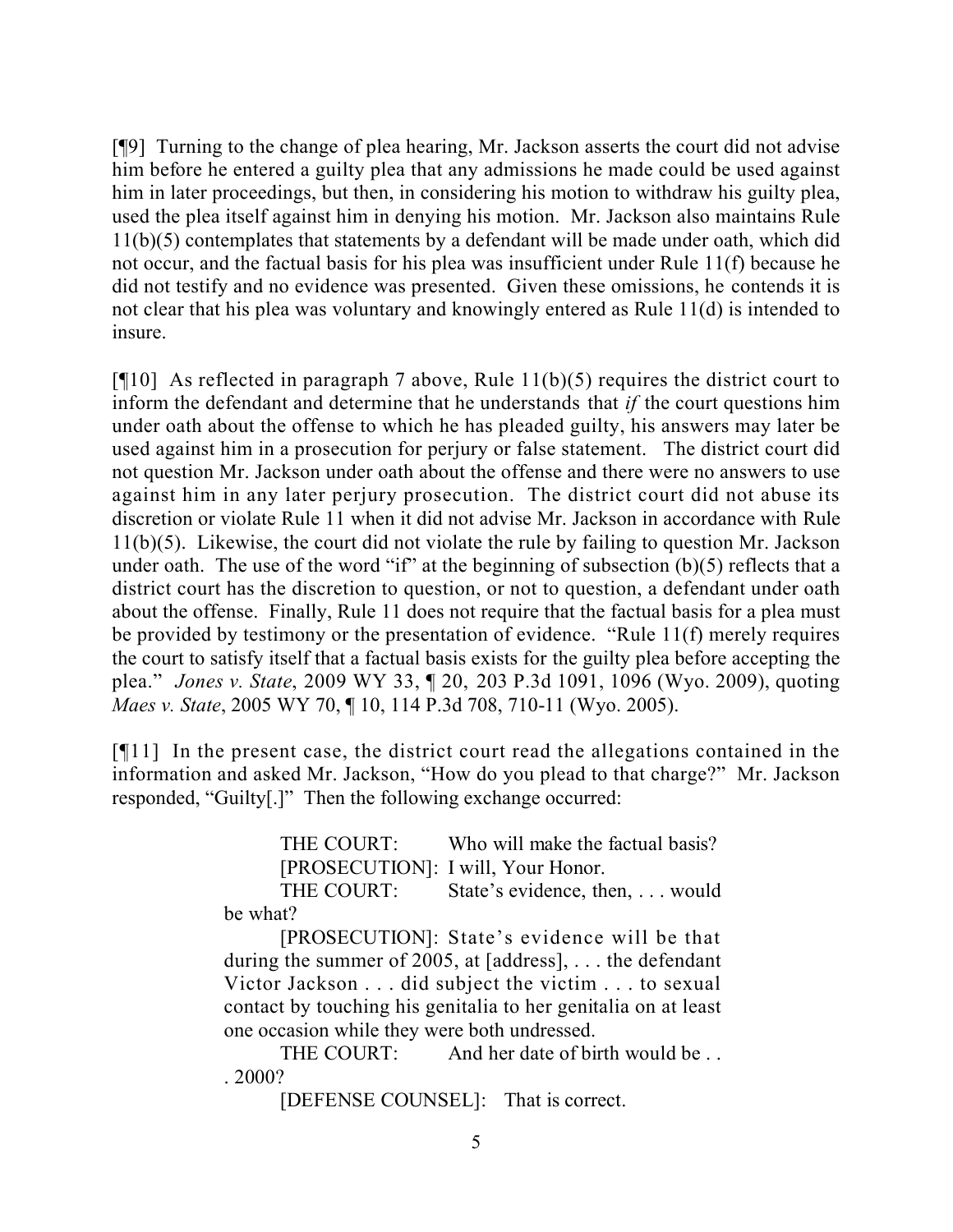[PROSECUTION]: I believe that's correct, Your Honor.

THE COURT: And what was Mr. Jackson's age?

[PROSECUTION]: Mr. Jackson's age at the time of the offense would have been 15 or 16. His birthday is right in the middle there.

|                   | THE COURT:     | I see, and what's your present |
|-------------------|----------------|--------------------------------|
| age, Mr. Jackson? |                |                                |
|                   | [Mr. Jackson]: | I'm sorry, what, Your Honor?   |
|                   | THE COURT:     | What is your present age?      |
|                   | [Mr. Jackson]: | My present birthday?           |
|                   | THE COURT:     | Your age. How old are you      |
| now?              |                |                                |
|                   | [Mr. Jackson]: | Nineteen, Your Honor.          |

THE COURT: [Defense counsel], you've had access to the State's case. We've had a couple of hearings in this matter. Are you satisfied that would be the State's evidence?

[DEFENSE COUNSEL]: Yes, Your Honor.

THE COURT: There's a factual basis for this plea, no improper inducement, so it is therefore accepted . . . .

[¶12] As this exchange reflects, the factual basis for Mr. Jackson's guilty plea was thin at best. However, this is not the first case in which a district court concluded a sufficient factual basis existed based solely on the prosecution's description of the evidence it intended to prove and either tacit or express agreement with that description by the defense. *See Bonney v. State*, 2011 WY 51, ¶ 7, 248 P.3d 637, 639 (Wyo. 2011); *Wilson v. State*, 2003 WY 59, ¶ 8, 68 P.3d 1181, 1186 (Wyo. 2003); *Murphy*, 592 P.2d at 1163. As in those cases, the district court in the present case reviewed the charge and penalties with Mr. Jackson, advised him of his right to counsel, informed him of the consequences of pleading guilty or not guilty and inquired whether any promises or threats were made to induce him to plead guilty. Mr. Jackson stated he understood the advisements and that no promises or threats had been made. The district court also reviewed the terms and implications of the plea agreement and Mr. Jackson stated that he had heard and understood that discussion. As in *Murphy*, 592 P.2d at 1163,

> The crime and the facts alleged were simple and straightforward. The prosecuting attorney recited a summary of the charges and the facts that established a crime; and [defense counsel] . . . stated . . . that the facts recited by the prosecuting attorney were correct. At no time did defendant protest his innocence, call to the attention of the trial court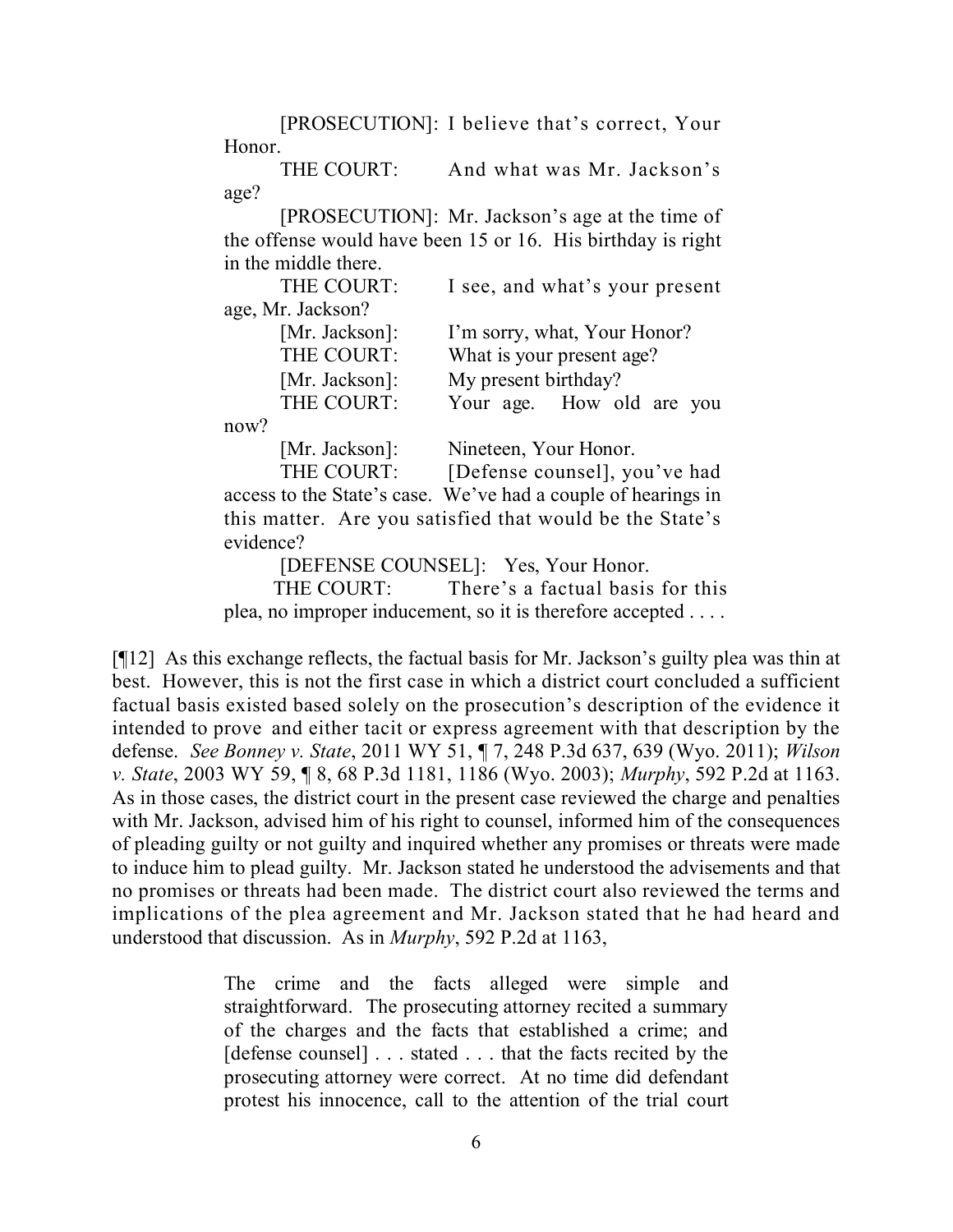that he had a meritorious defense, nor is there any hint in the record that defendant did not understand the crime charged in . . . relation to the factual basis for that charge. Under these circumstances, we hold that the district court adequately scrutinized the guilty plea and determined that there was a factual basis for the plea.

[¶13] Also as in *Murphy*, 592 P.2d at 1163 n.10, however, we emphasize that the procedure followed in this case was merely adequate; we do not condone such "close calls" and reiterate that they can result in reversal. Quoting Wayne R. LaFave & Jerold H. Israel, *Criminal Procedure* 938 (2d ed. 1992), we recognized in *Rude v. State*, 851 P.2d 15, 18 (Wyo. 1993), that insuring the existence of a factual basis for a guilty plea before judgment is entered

> provides the court with a better assessment of a defendant's competency and willingness to plead guilty and his understanding of the charges, increases the visibility of charge reduction practices, provides a more adequate record and thus minimizes the likelihood of the plea being successfully challenged later. . . . [Citation omitted.]

*These purposes are served if the record discloses a factual basis composed of the defendant's testimony and admissions and/or the State's presentation of evidence.* The trial judge may properly draw inferences from the defendant's admissions or the evidence presented by the state to satisfy all elements of the crime to which the defendant is pleading guilty.

(Emphasis added.) Where, as here, the defendant himself does not testify, admits nothing and provides no statement concerning the evidence the State intends to prove, a district court is less able to assess his competency and understanding and the record leaves open the possibility of a later successful challenge.<sup>3</sup> We reiterate that it is far preferable for the

 $\overline{a}$ 

 $3$  The lack of a direct admission by Mr. Jackson during the change of plea hearing also made it difficult for the district judge who was sitting a year and a half later when Mr. Jackson sought to withdraw his plea. In his ruling on the motion to withdraw, the district judge, who had not presided at the change of plea hearing, stated:

Another factor usually relied upon by a court under the circumstances is the record of full and complete compliance with [W.R.Cr.P.] 11 . . . at the time the change of plea occurred. That particular factor has a bit less weight in this particular case. That is so because while Rule 11 was complied with, the single most important element to this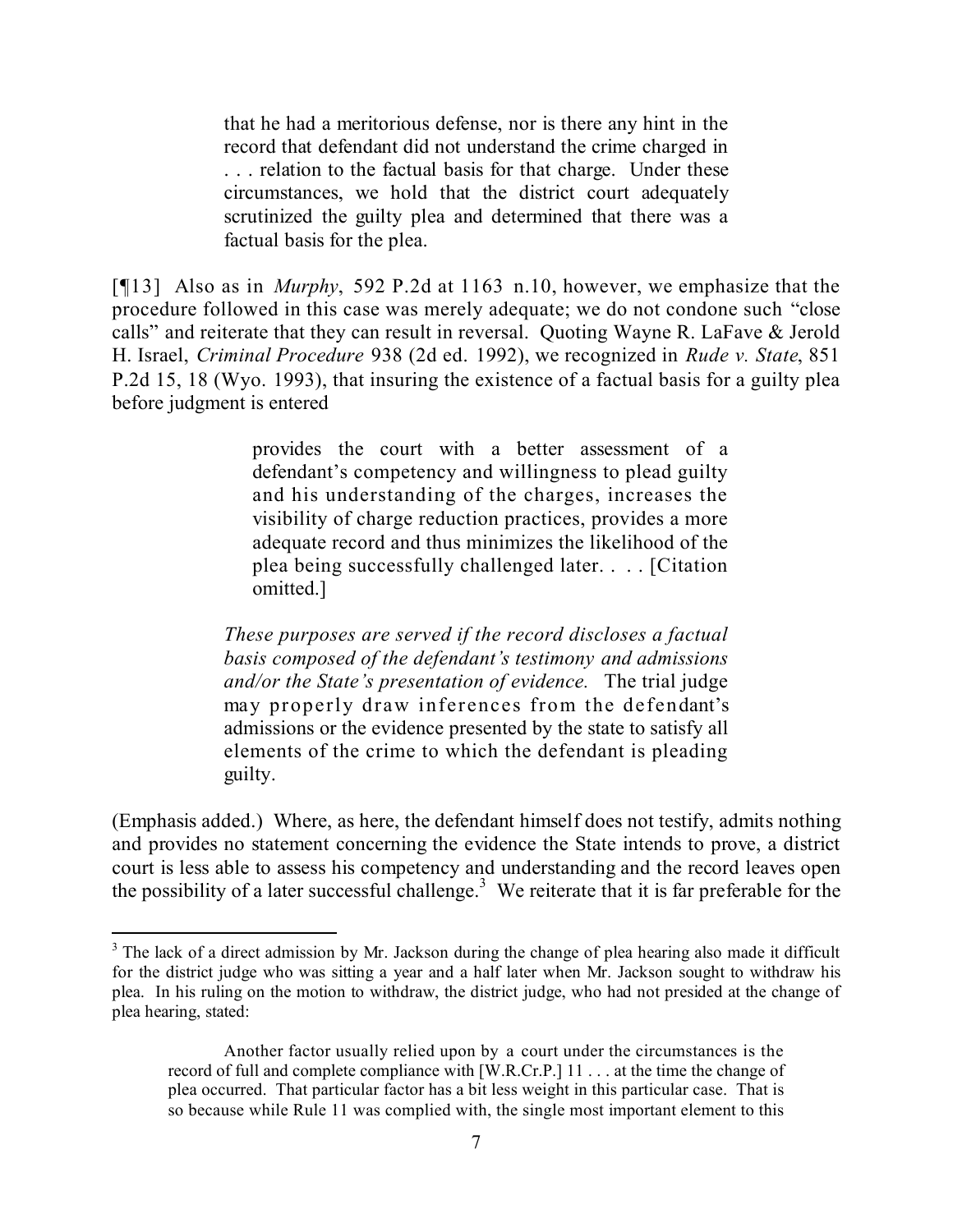proceedings to be conducted so that the record discloses a factual basis composed of the defendant's testimony and admissions and/or the State's presentation of evidence.

[¶14] Mr. Jackson also asserts the district court abused its discretion in denying his motion to withdraw his plea given the victim's statements and testimony that he was not the perpetrator and that someone else molested her. In light of this evidence, which he characterizes as "newly discovered", Mr. Jackson asserts he made the requisite showing supporting his motion. He cites W.R.Cr.P. 32(d), which provides:

> If a motion for withdrawal of a plea of guilty . . . is made before sentence is imposed, the court may permit withdrawal of the plea upon a showing by the defendant of any fair and just reason.

[¶15] This provision applies to Mr. Jackson because at the time he moved to withdraw his guilty plea, he had not been sentenced within the meaning of Rule 32(d); rather, the district court had deferred a judgment of guilt and conviction and placed him on probation under § 7-13-301. Therefore, the district court had the discretion to permit him to withdraw his plea upon a showing of any fair and just reason. Mr. Jackson asserts he showed fair and just reasons entitling him to withdraw his plea when he presented the victim's testimony that he did not commit the crime.

[¶16] Because the decision whether to allow a defendant to withdraw a guilty plea is a discretionary one, we reverse such a decision only when we conclude the district court could not reasonably have concluded as it did or some facet of the ruling is arbitrary or capricious. *Winsted*, ¶ 6, 241 P.3d at 499. In the present case, the district court denied the motion for two reasons. First, the court concluded the evidence Mr. Jackson presented in support of his motion was not newly discovered because the victim's mother had made a similar statement that was in the pre-sentence investigation report at the time judgment was deferred and Mr. Jackson was placed on probation. Thus, the court concluded, Mr. Jackson had full knowledge much earlier of the evidence indicating that someone other than himself assaulted the victim but failed to raise it until he was threatened with revocation of his probation.

determination, the giving of an under-oath factual basis, occurred in an odd fashion. The prosecuting attorney offered up the factual basis and instead of Mr. Jackson adopting that himself on the record, his attorney adopted it for him. While this Court finds that a review of those proceedings makes it clear that the necessary findings were made and an appropriate record exists to sustain the acceptance of the defendant's plea, there is not, as there is in many cases, a direct admission of the conduct this Court could pose in opposition to recantation.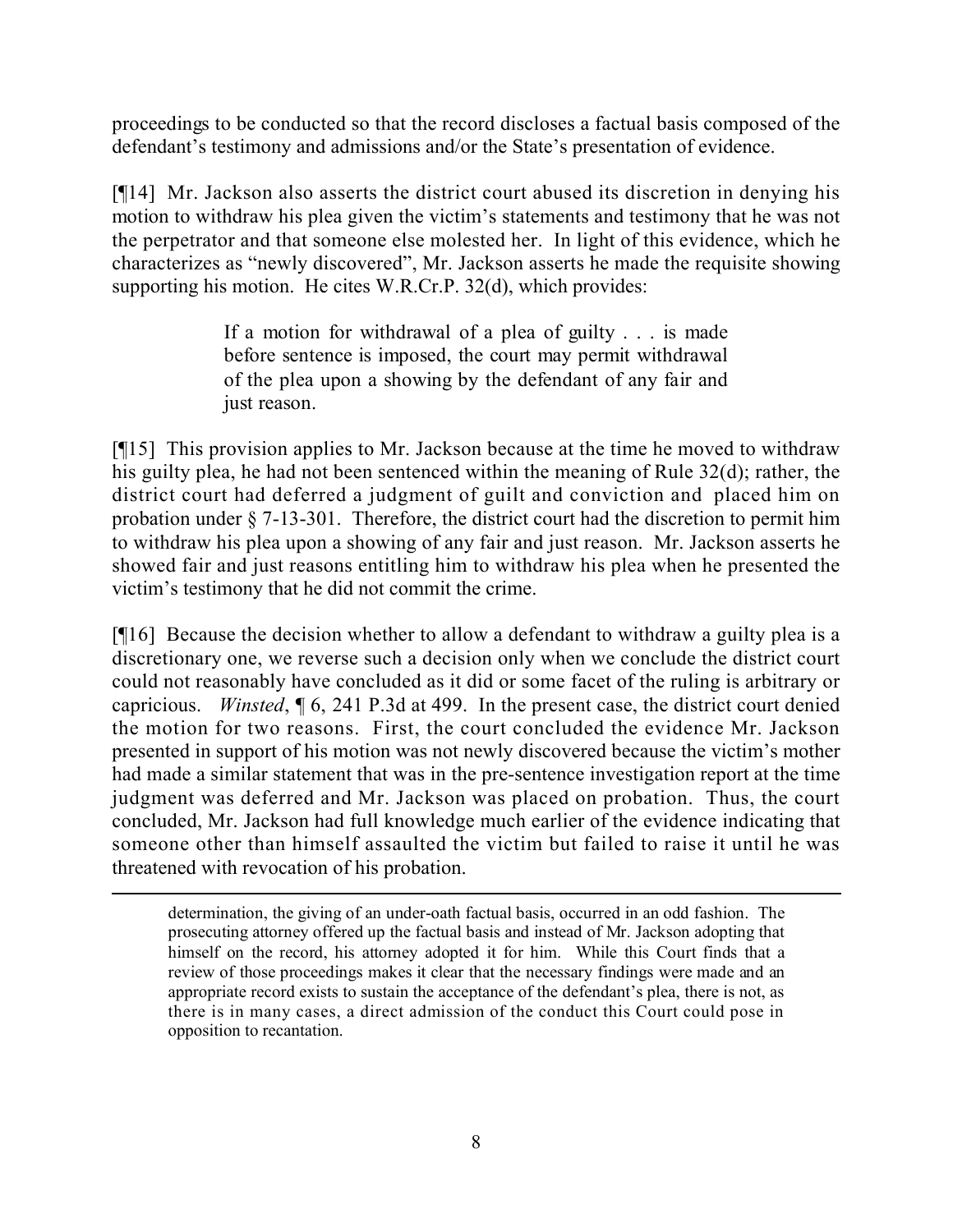[¶17] The district court's conclusion in this regard is supported by the record. The PSI contains a statement by the victim's mother that the claims made by her daughter's foster mother were "outlandish," there was no way Mr. Jackson could have been the perpetrator, she believed her daughter was coerced into saying Mr. Jackson did it and, if her daughter was molested, it was by the person she identified later in her written statement and testimony. The PSI was prepared and provided to the parties and the district court on January 7, 2009, prior to the January 23, 2009, hearing when Mr. Jackson's conviction was deferred and he was placed on probation. At the hearing, defense counsel stated that he had received the PSI and indicated he had reviewed it. No mention was made of the mistaken identity issue. Mr. Jackson proceeded to enter a guilty plea to the charge despite his awareness of the allegation that the victim had been coerced into identifying him when someone else was the actual perpetrator. The district court did not abuse its discretion in concluding the evidence was not newly discovered and no facet of its ruling in this regard was arbitrary or capricious.

[¶18] The second reason the district court gave for denying the motion to withdraw was that it was not persuaded by the testimony or written statement of the victim. In its decision letter, the district court stated:

> The victim was obviously well rehearsed to repeat her recantation as it related to the identity of the individual who victimized her. Her stated motive was to free herself from "sin", apparently for having misidentified the defendant to authorities. She went on to say generally that her reason for misstating the identity was pressure from "Kara", whom the Court gleans from the presentation was a custodian or perhaps foster parent during a two-and-a-half year period she lived outside her parents' home. No explanation of any motive "Kara" would have had was supplied. The girl's dated statement was made and signed "for court". It was signed in May after Defendant's counsel's April notification to the Court that withdrawal of the plea was imminent.

The court went on to note that it was persuaded to some degree by the State's argument that the victim's change of testimony was motivated by her return to living with her mother and Mr. Jackson's pending probation revocation. The district court concluded, "The victim's statements under oath and [in writing] lack any internal marker of consistency."

[¶19] Mr. Jackson asserts that because the victim was the sole witness to the sexual assault, she changed her story about who molested her, her credibility was not impeached, and her testimony was not improbable or inconsistent with other facts and